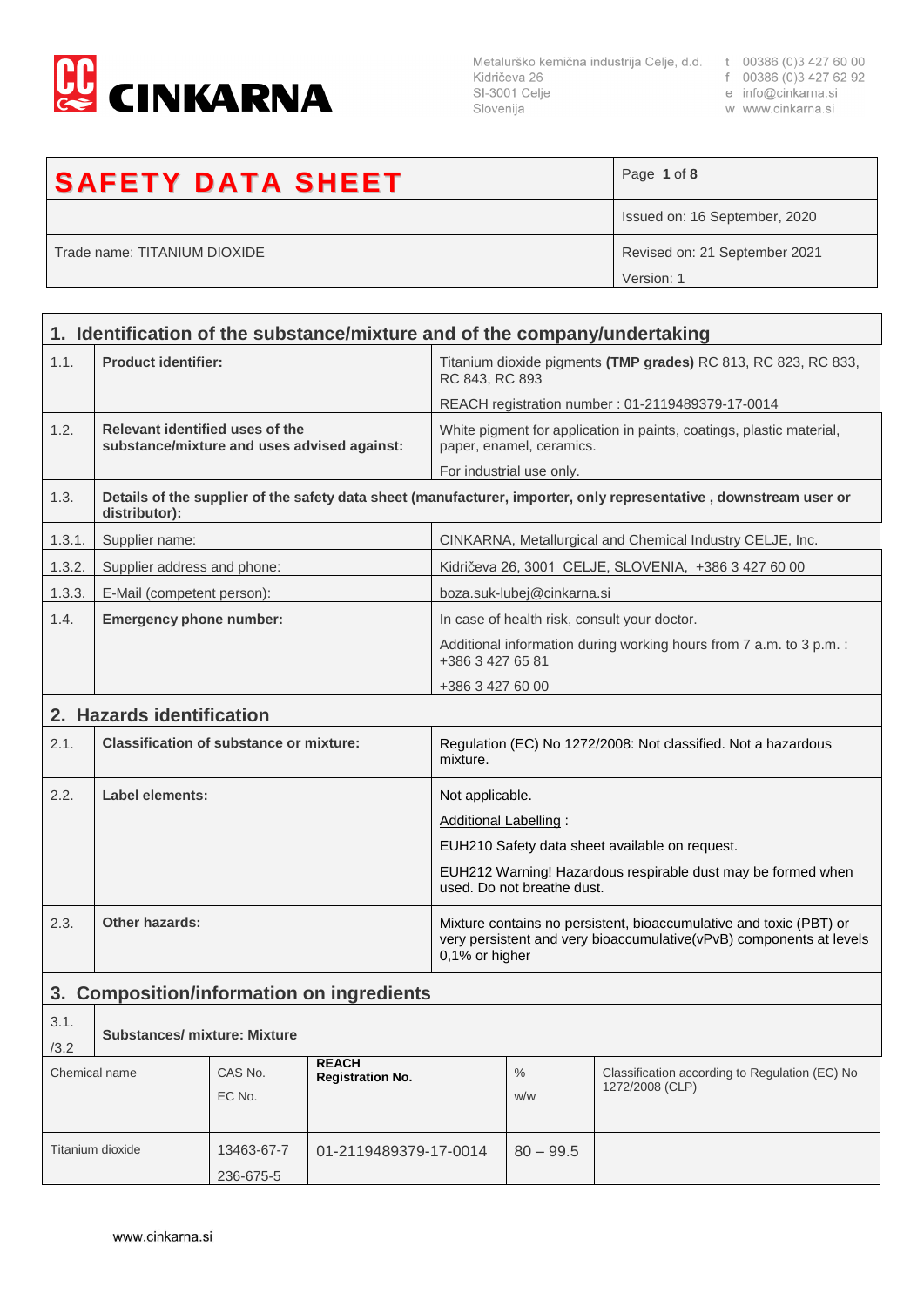Cinkarna Celje, SAFETY DATA SHEET **Page 2** of 8

|        | Trimethylolpropane (TMP)                                                                       | 77-99-6   | 01-2119486799-10-XXXX                                                                     |                                                                                              | $0,10 - 0,45$                   | Reprotox. 2; H361fd                                                                                                                                                                                                                                                                              |
|--------|------------------------------------------------------------------------------------------------|-----------|-------------------------------------------------------------------------------------------|----------------------------------------------------------------------------------------------|---------------------------------|--------------------------------------------------------------------------------------------------------------------------------------------------------------------------------------------------------------------------------------------------------------------------------------------------|
|        |                                                                                                | 201-074-9 |                                                                                           |                                                                                              |                                 |                                                                                                                                                                                                                                                                                                  |
|        |                                                                                                |           | Additional Information: Please refer to section 16 of the SDS for full hazard statements. |                                                                                              |                                 |                                                                                                                                                                                                                                                                                                  |
|        | inhalation is 3.3mg/m3(Long term, systemic)                                                    |           |                                                                                           |                                                                                              |                                 | Based upon reproductive toxicity study (OECD 443), the manufacturer and others of its consortium membership self- classified TMP as a suspected<br>reproductive toxicant (Repr. Cat 2). The group also determined new Derived No Effect Levels (DNEL). The new suggested TMP DNEL for workers by |
|        | 4. First aid measures                                                                          |           |                                                                                           |                                                                                              |                                 |                                                                                                                                                                                                                                                                                                  |
| 4.1.   | <b>Description of first aid measures:</b>                                                      |           |                                                                                           |                                                                                              |                                 |                                                                                                                                                                                                                                                                                                  |
|        | Inhalation:                                                                                    |           |                                                                                           | disappear.                                                                                   |                                 | Ensure fresh air. Seek medical help in case the symptoms do not                                                                                                                                                                                                                                  |
|        | Skin contact:                                                                                  |           |                                                                                           | necessary.                                                                                   |                                 | Rinse the skin with soap and water. Seek medical assistance if                                                                                                                                                                                                                                   |
|        | Eyes/mycosis contact:                                                                          |           |                                                                                           |                                                                                              |                                 | Rinse with copious amount of water. Seek medical help if necessary.                                                                                                                                                                                                                              |
|        | Ingestion:                                                                                     |           |                                                                                           |                                                                                              |                                 | Rinse the mouth with water. Seek medical assistance if necessary.                                                                                                                                                                                                                                |
| 4.2    | Most important symptoms and effects, acute<br>and delayed:                                     |           |                                                                                           |                                                                                              |                                 | Dust may irritate the respiratory tract or cause coughing.                                                                                                                                                                                                                                       |
| 4.3.   | Indication of any immediate medical attention<br>and special treatment needed:                 |           |                                                                                           |                                                                                              | Special care is not required.   |                                                                                                                                                                                                                                                                                                  |
|        | 5. Firefighting measures                                                                       |           |                                                                                           |                                                                                              |                                 |                                                                                                                                                                                                                                                                                                  |
| 5.1.   | <b>Extinguishing media</b>                                                                     |           |                                                                                           |                                                                                              | The product is not combustible. |                                                                                                                                                                                                                                                                                                  |
|        | Appropriate media:                                                                             |           | Use all extinguishing media that comply with the substances in the<br>local environment.  |                                                                                              |                                 |                                                                                                                                                                                                                                                                                                  |
|        | Inappropriate media:                                                                           |           |                                                                                           | Unknown.                                                                                     |                                 |                                                                                                                                                                                                                                                                                                  |
| 5.2.   | mixture:                                                                                       |           | Specific hazards arising from the substance or                                            |                                                                                              |                                 | The product is not reactive, flammable or combustible.                                                                                                                                                                                                                                           |
| 5.3.   | <b>Advice for firefighters:</b>                                                                |           |                                                                                           | Additional protection is not required. Protection in accordance with<br>other circumstances. |                                 |                                                                                                                                                                                                                                                                                                  |
|        |                                                                                                |           |                                                                                           |                                                                                              |                                 |                                                                                                                                                                                                                                                                                                  |
|        | 6. Accidental release measures                                                                 |           |                                                                                           |                                                                                              |                                 |                                                                                                                                                                                                                                                                                                  |
| 6.1.   | emergency procedures                                                                           |           | Personal precautions protective equipment and                                             |                                                                                              |                                 |                                                                                                                                                                                                                                                                                                  |
| 6.1.1. | For non-emergency persons:                                                                     |           |                                                                                           |                                                                                              |                                 | Avoid inhalation of the dust and contact with skin or eyes. If<br>necessary, use protective equipment such as goggles and gloves.                                                                                                                                                                |
| 6.1.2. | For emergency responders:                                                                      |           |                                                                                           |                                                                                              |                                 | If necessary, use protective equipment such as goggles and gloves.                                                                                                                                                                                                                               |
| 6.2.   | <b>Environmental precautions</b>                                                               |           |                                                                                           |                                                                                              |                                 | Do not wash into surface water or sewage system.                                                                                                                                                                                                                                                 |
| 6.3.   | Methods and material for containment and<br>cleaning up:                                       |           |                                                                                           |                                                                                              |                                 |                                                                                                                                                                                                                                                                                                  |
| 6.3.1. | Appropriate spillage retaining techniques (fencing,<br>covering drains, retaining procedures): |           |                                                                                           |                                                                                              | may cause slippery floor.       | Mechanically collect and remove without producing dust. Wet product                                                                                                                                                                                                                              |
| 6.3.2. | Appropriate cleaning procedures                                                                |           |                                                                                           |                                                                                              |                                 |                                                                                                                                                                                                                                                                                                  |
|        | Neutralization techniques:                                                                     |           |                                                                                           | Product is neutral.                                                                          |                                 |                                                                                                                                                                                                                                                                                                  |
|        | Decontamination techniques:                                                                    |           |                                                                                           | Not required.                                                                                |                                 |                                                                                                                                                                                                                                                                                                  |
|        | Absorbent materials:                                                                           |           |                                                                                           |                                                                                              |                                 | All inert absorbent material is appropriate.                                                                                                                                                                                                                                                     |
|        | Cleaning techniques:                                                                           |           |                                                                                           |                                                                                              |                                 | Carefully remove into the waste container (chapter 13).                                                                                                                                                                                                                                          |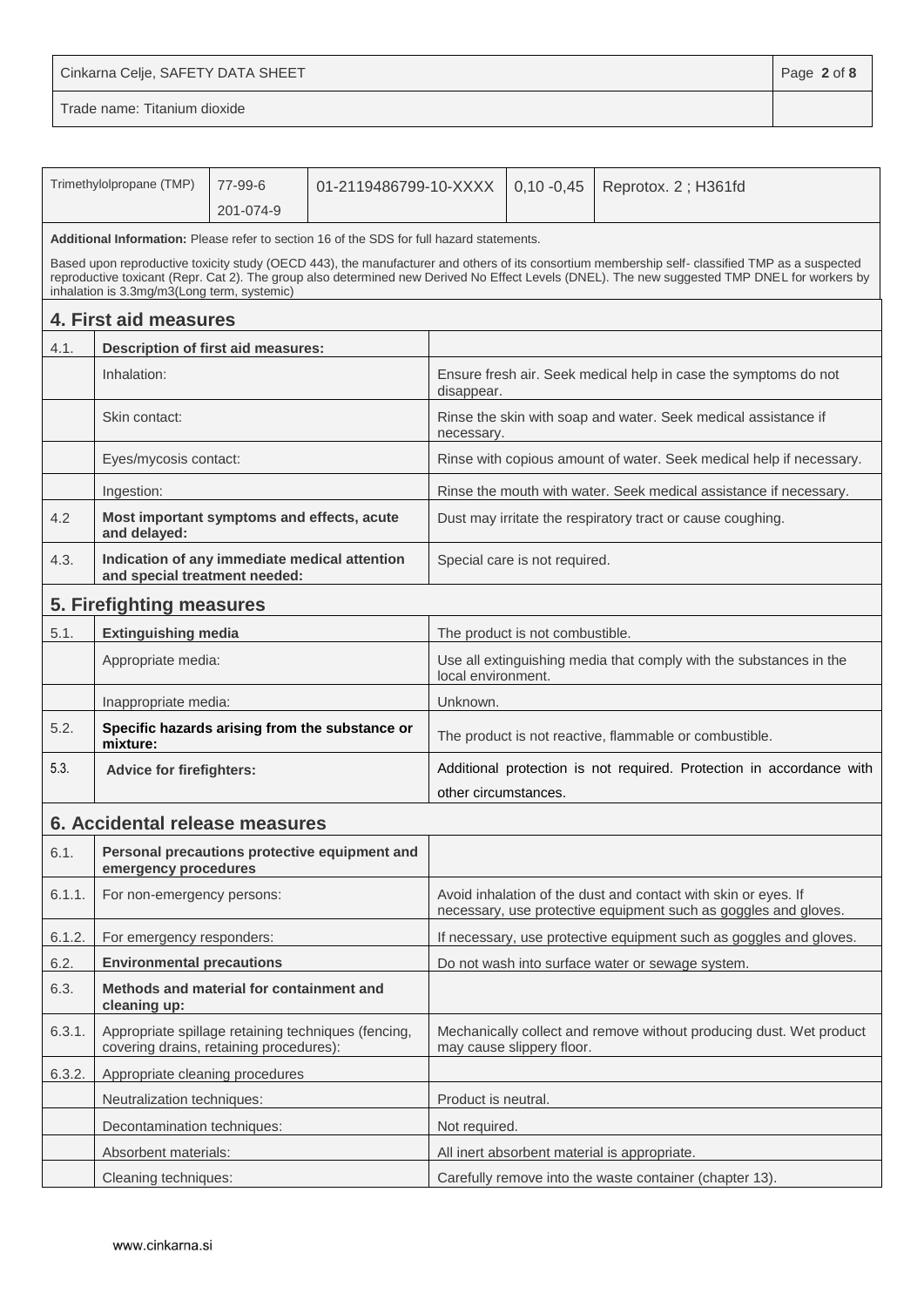Cinkarna Celje, SAFETY DATA SHEET **Page 1** of **8** 

|        | Sucking techniques:                                                                                                                               | With vacuum cleaner and dust particle filter.                                                                            |
|--------|---------------------------------------------------------------------------------------------------------------------------------------------------|--------------------------------------------------------------------------------------------------------------------------|
|        | Required equipment for retaining /cleaning:                                                                                                       | Basic protective equipment such as goggles and gloves.                                                                   |
| 6.3.3. | Inappropriate cleaning or retaining techniques:                                                                                                   | Cleaning with compressed air.                                                                                            |
| 6.4.   | <b>Reference to other sections:</b>                                                                                                               | Section 8 (PPE), section 13 (disposal)                                                                                   |
|        | 7. Handling and storage                                                                                                                           |                                                                                                                          |
| 7.1.   | <b>Precautions for safe handling</b>                                                                                                              |                                                                                                                          |
| 7.1.1. | Recommendations shall be specified to:                                                                                                            | Prevent inhalation of dust.                                                                                              |
|        | Safe handing of substance or mixture:                                                                                                             | Use basic protective equipment such as goggles and gloves.                                                               |
|        | Prevent handling of incompatible substances or<br>mixtures:                                                                                       | Not required.                                                                                                            |
|        | Operations and conditions which create new risks<br>by altering the properties of the substance or<br>mixture, and to appropriate countermeasure: | Unknown.                                                                                                                 |
|        | Reduce the release of the substance or mixture to<br>the environment:                                                                             | Do not wash into surface water or sewage system.                                                                         |
| 7.1.2. | General working hygiene (prohibited eating,<br>drinking and smoking within working area; washing<br>hands $\dots$ :                               | Rules of basic working hygiene apply.                                                                                    |
| 7.2.   | Conditions for safe storage, including any<br>incompatibilities                                                                                   |                                                                                                                          |
|        | Management of risk associated with:                                                                                                               |                                                                                                                          |
|        | - explosive atmospheres:                                                                                                                          | No danger.                                                                                                               |
|        | - corrosive substances:                                                                                                                           | No danger.                                                                                                               |
|        | - incompatible substances or mixtures:                                                                                                            | No danger.                                                                                                               |
|        | - evaporation substances:                                                                                                                         | The product is not volatile.                                                                                             |
|        | - potential ignition sources:                                                                                                                     | No danger.                                                                                                               |
|        | How to control the effects of                                                                                                                     |                                                                                                                          |
|        | - weather conditions:                                                                                                                             | Store in closed and ventilated space.                                                                                    |
|        | - ambient pressure:                                                                                                                               | Not required.                                                                                                            |
|        | - temperature:                                                                                                                                    | Not required.                                                                                                            |
|        | - sunlight:                                                                                                                                       | Not required.                                                                                                            |
|        | - humidity:                                                                                                                                       | Store in closed and ventilated storage area. Long-term storage in<br>humid spaces may influence some quality parameters. |
|        | Securing integrity of substance or mixture by use<br>of:                                                                                          |                                                                                                                          |
|        | - stabilizers:                                                                                                                                    | Not required.                                                                                                            |
|        | - antioxidants:                                                                                                                                   | Not required.                                                                                                            |
|        | Other advice including:                                                                                                                           |                                                                                                                          |
|        | - ventilation requirements;                                                                                                                       | Not required.                                                                                                            |
|        | - specific designs for storage rooms or vessels<br>(including retention walls and ventilation):                                                   | Not required.                                                                                                            |
|        | - quantity limitations regarding storage conditions:                                                                                              | Not required.                                                                                                            |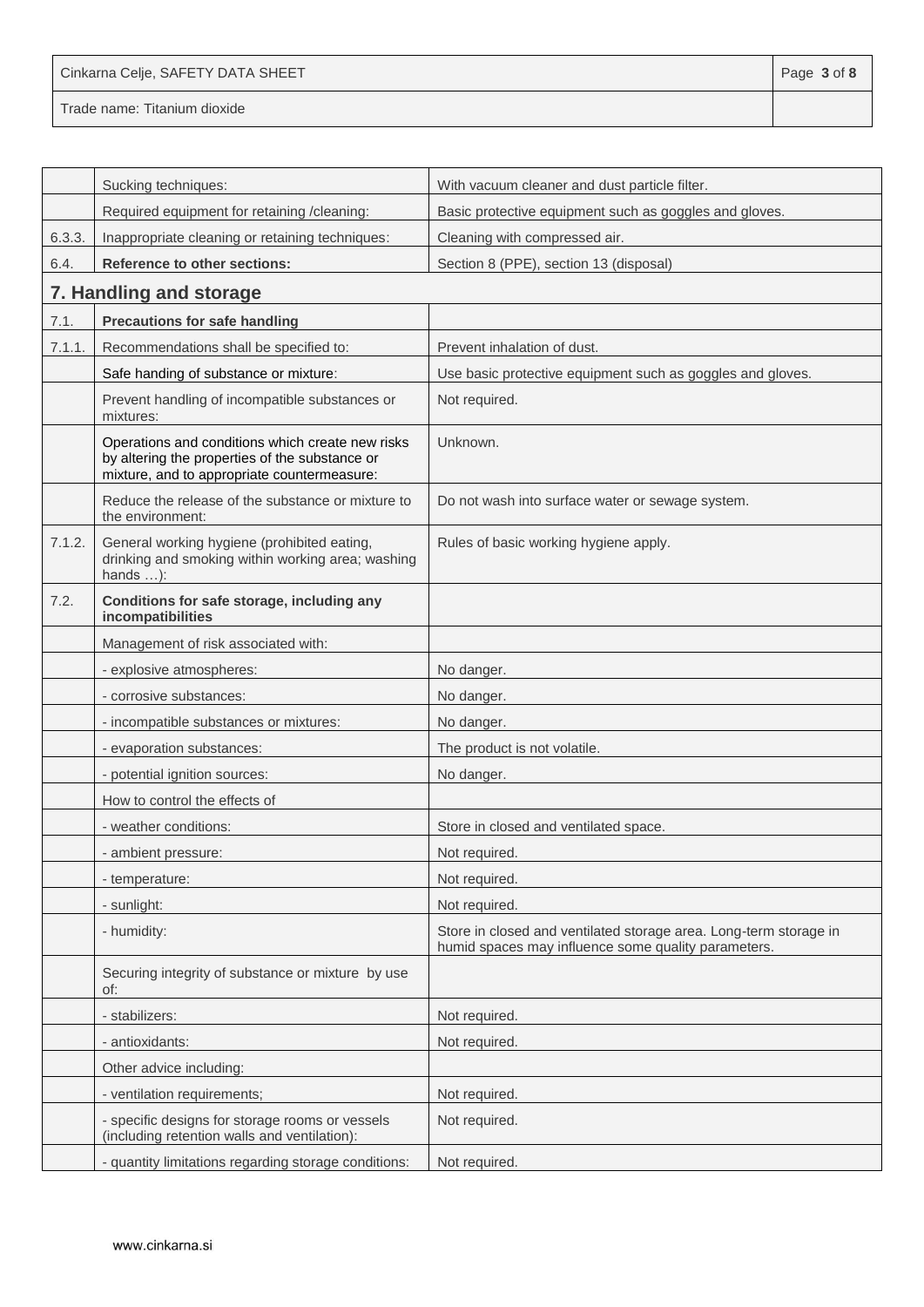Cinkarna Celje, SAFETY DATA SHEET **Page 4** of 8

|        | - packaging compatibility:                                  | Not required.                                                                                      |
|--------|-------------------------------------------------------------|----------------------------------------------------------------------------------------------------|
| 7.3.   | Specific end use(s):                                        | White pigment for application in paints, coatings, plastic material, paper, etc.                   |
|        | 8. Exposure control/ personal protection                    |                                                                                                    |
| 8.1.   | <b>Control parameters</b>                                   |                                                                                                    |
| 8.1.1. | -Limit values (MV):                                         | Inhalable 10 mg/m3, respirable 1,25 mg/m3 (general dust)                                           |
|        | PNEC:                                                       | Freshwater: $> 0.127$ mg/L                                                                         |
|        |                                                             | Freshwater deposits: > 1000 mg/kg                                                                  |
|        |                                                             | Sea water: $> 0.62$ mg/L                                                                           |
|        |                                                             | Sea water deposits: > 100 mg/kg                                                                    |
|        |                                                             | Soil: > 100 mg/kg                                                                                  |
|        |                                                             | Wastewater treatment plant: > 100 mg/kg                                                            |
| 8.2.   | <b>Exposure control</b>                                     |                                                                                                    |
| 8.2.1. | Appropriate engineering controls:                           | Enable ventilation of working areas in order to keep the workers'<br>exposure within limit values. |
| 8.2.2. | Personal protective equipment:                              |                                                                                                    |
|        | - respiratory protection:                                   | In case dusting occurs, use anti dust respirators FFP3 (EN 149).                                   |
|        | - skin protection:                                          | Work clothing.                                                                                     |
|        | - hand protection:                                          | Gloves.                                                                                            |
|        | - eye/face protection:                                      | Protective goggles closed on the sides (EN 166).                                                   |
|        | - heat radiation protection:                                | Not required.                                                                                      |
|        | Other:                                                      | Washing hands before breaks and at the end of working hours.                                       |
| 8.2.3. | Environment exposure control:                               |                                                                                                    |
|        | 9. Physical and chemical properties                         |                                                                                                    |
| 9.1.   | Information on basic physical and chemical<br>properties:   |                                                                                                    |
|        | - Physical state:                                           | Solid, crystalline                                                                                 |
|        | - colour                                                    | White                                                                                              |
|        | - odour:                                                    | Odourless                                                                                          |
|        | pH:                                                         | Not applicable (solid substance).                                                                  |
|        | Melting/freezing point:                                     | 1843 °C                                                                                            |
|        | Boiling point or initial boiling point and boiling<br>range | 3000 °C                                                                                            |
|        | Flash point:                                                | Does not flash.                                                                                    |
|        | Auto-ignition temperature:                                  | No data available                                                                                  |
|        | flammability (solid, gas):                                  | The product is not flammable.                                                                      |
|        | Lower and upper explosion limit:                            | The product is not flammable or explosive.                                                         |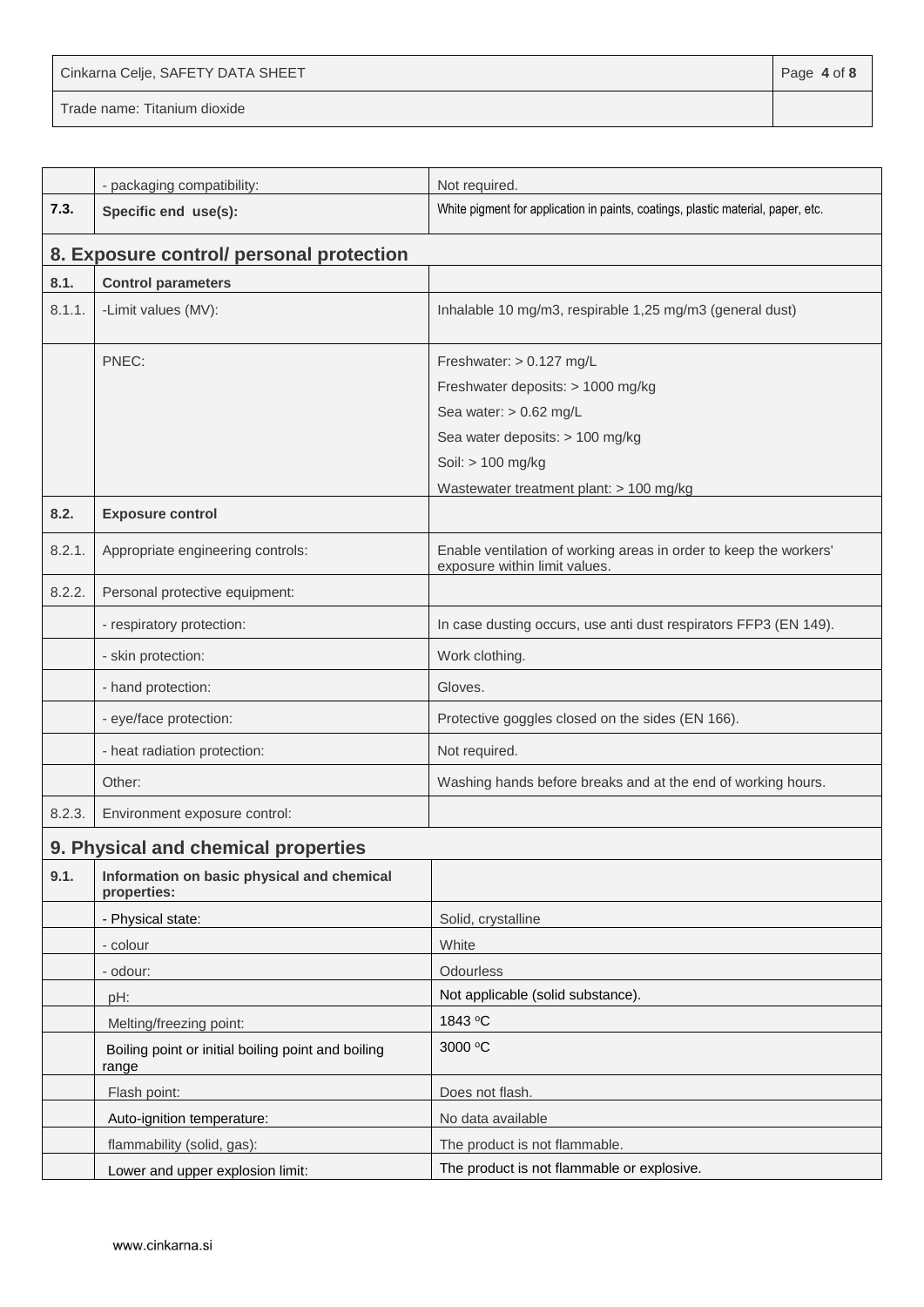| Cinkarna Celje, SAFETY DATA SHEET | Page 5 of 8 |
|-----------------------------------|-------------|
| Trade name: Titanium dioxide      |             |

|       | Vapour pressure:                                                                   | Not applicable (solid substance).                                                                                                                                                 |
|-------|------------------------------------------------------------------------------------|-----------------------------------------------------------------------------------------------------------------------------------------------------------------------------------|
|       | Density and/or relative density:                                                   | 3,4 - 4,3 kg/dm3                                                                                                                                                                  |
|       | Solubility:                                                                        | The product is not soluble.                                                                                                                                                       |
|       | partition coefficient: n-octanol-water:                                            | Not applicable (solid substance).                                                                                                                                                 |
|       | Decomposition temperature:                                                         | The product does not decompose.                                                                                                                                                   |
|       | Kinematic viscosity:                                                               | Not applicable (solid substance).                                                                                                                                                 |
|       | Relative vapour density:                                                           | Not applicable (solid substance).                                                                                                                                                 |
|       | Particle characteristics                                                           | Amount of particles with an aerodynamic diamether ≤10µm in the<br>products from Section 1.1 is below 1% according to method EN<br>15051-2; see also Section 11.1 carcinogenicity. |
| 9.2.  | <b>Other information:</b>                                                          |                                                                                                                                                                                   |
| 9.2.1 | Information on physical hazard classes                                             |                                                                                                                                                                                   |
|       | -Explosives:                                                                       | Not applicable                                                                                                                                                                    |
|       | - Flammable gases:                                                                 | Not applicable                                                                                                                                                                    |
|       | - Aerosols:                                                                        | Not applicable                                                                                                                                                                    |
|       | - Oxidizing gases:                                                                 | Not applicable                                                                                                                                                                    |
|       | - Flammable liquids:                                                               | Not applicable                                                                                                                                                                    |
|       | - Flammable solids:                                                                | Not applicable                                                                                                                                                                    |
|       | - Corrosive to metals:                                                             | Not applicable                                                                                                                                                                    |
| 9.2.2 | Other safety-related parameters:                                                   | Not applicable                                                                                                                                                                    |
|       | 10. Stability and reactivity                                                       |                                                                                                                                                                                   |
| 10.1. | <b>Reactivity:</b>                                                                 | The product is not reactive.                                                                                                                                                      |
| 10.2. | <b>Chemical stability:</b>                                                         | The product is stable under normal conditions                                                                                                                                     |
| 10.3. | Possible hazardous reactions:                                                      | No danger.                                                                                                                                                                        |
| 10.4. | <b>Conditions to avoid:</b>                                                        | Unknown.                                                                                                                                                                          |
| 10.5. | Incompatible materials:                                                            | Unknown.                                                                                                                                                                          |
| 10.6. | <b>Hazardous decomposition products:</b>                                           | No dangerous decomposition known.                                                                                                                                                 |
|       | 11. Toxicological data                                                             |                                                                                                                                                                                   |
| 11.1. | Information on hazard classes as defined in<br><b>Regulation (EC) No 1272/2008</b> |                                                                                                                                                                                   |
|       | - Acute toxicity:                                                                  | No classification                                                                                                                                                                 |
|       |                                                                                    | Acute oral toxicity:                                                                                                                                                              |
|       |                                                                                    | Titanium dioxide: LD 50/rat > 5000 mg/kg                                                                                                                                          |
|       |                                                                                    | Trimethylolpropane (TMP): LD 50/rat > 14000 mg/kg                                                                                                                                 |
|       |                                                                                    | Acute oral toxicity by inhalation:                                                                                                                                                |
|       |                                                                                    | Titanium dioxide : LD 50/4h rat > 6,82 mg/l                                                                                                                                       |
|       |                                                                                    | Trimethylolpropane (TMP): LD 50/4h rat > 0,29mg/l                                                                                                                                 |
|       | - Skin corrosion/irritation:                                                       | Does not cause skin irritation.                                                                                                                                                   |
|       | - Serious eye damage/irritation:                                                   | Does not cause eye irritation or is slightly irritating to eyes.                                                                                                                  |
|       | - Respiratory or skin sensitization:                                               | Inhalation of dust may cause nose, throat or lung irritation.                                                                                                                     |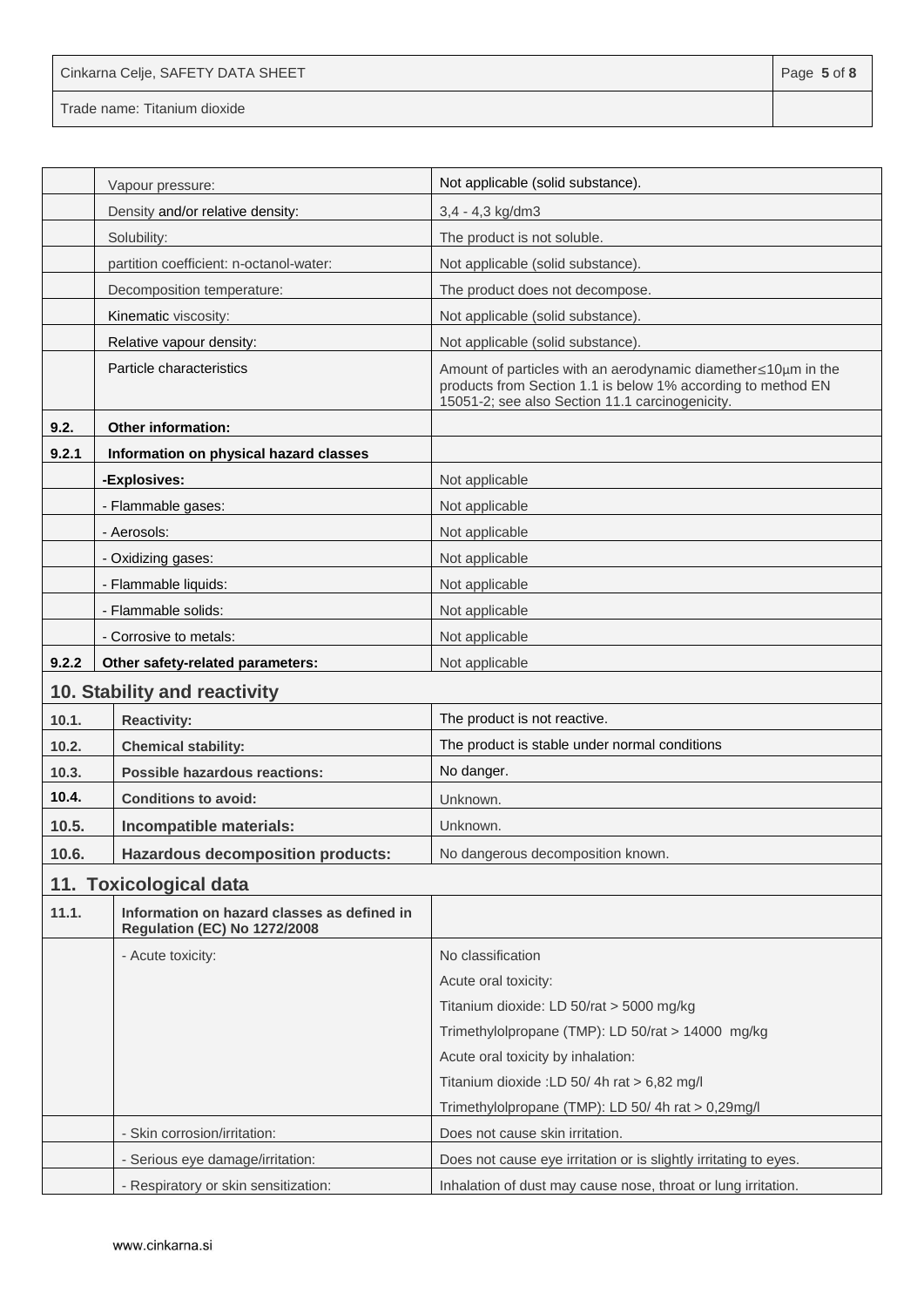Cinkarna Celje, SAFETY DATA SHEET **Page 6** of 8 Trade name: Titanium dioxide

|       |                                            | If not removed in time, it can cause irritation of the mucous<br>membrane.                                                                                                                                                                                                                             |
|-------|--------------------------------------------|--------------------------------------------------------------------------------------------------------------------------------------------------------------------------------------------------------------------------------------------------------------------------------------------------------|
|       |                                            | When ingested, it does not have harmful effects.                                                                                                                                                                                                                                                       |
|       | - Germ cell mutagenicity:                  | Tests for bacterial cultures and mammal cell cultures did not show<br>any mutagenic effects.                                                                                                                                                                                                           |
|       | - Carcinogenicity:                         | Not classified based on available information.                                                                                                                                                                                                                                                         |
|       |                                            | Remarks:                                                                                                                                                                                                                                                                                               |
|       |                                            | According to commission Regulation (EU) 2020/217 TiO <sub>2</sub> to be<br>classified must be in powder form and contain 1% or more particles<br>with aerodynamic diameter ≤10µm. Data from testing products from<br>section 1.1 with standard method EN 15051-2 shows classification is<br>no needed. |
|       | - Toxicity for reproduction:               | It is not toxic for reproduction.                                                                                                                                                                                                                                                                      |
|       | - STOT – single exposure:                  | Unknown.                                                                                                                                                                                                                                                                                               |
|       | - STOT - repeated exposure:                | Unknown.                                                                                                                                                                                                                                                                                               |
|       | - Aspiration hazard:                       | Inhalation of dust may cause nose, throat or lung irritation.                                                                                                                                                                                                                                          |
|       | - Endocrine disrupting properties          | None of the ingredients is listed.                                                                                                                                                                                                                                                                     |
|       | 12. Ecological information                 |                                                                                                                                                                                                                                                                                                        |
| 12.1. | <b>Toxicity:</b>                           | Toxicity for fish:                                                                                                                                                                                                                                                                                     |
|       |                                            | CAS:13463-67-7 titanium dioxide                                                                                                                                                                                                                                                                        |
|       |                                            | LC50 / 96 h / Pimephales promelas (fathead minnow): > 1000 mg/l                                                                                                                                                                                                                                        |
|       |                                            | LC50 / 96 h / Alburnus alburns : > 1000 mg/l                                                                                                                                                                                                                                                           |
|       |                                            | Toxicity for aquatic organisms:                                                                                                                                                                                                                                                                        |
|       |                                            | CAS:13463-67-7 titanium dioxide                                                                                                                                                                                                                                                                        |
|       |                                            | EC50 / 72 h / Pseudokirchneriella subcapitata (green algae): 61 mg/l                                                                                                                                                                                                                                   |
|       |                                            | CAS: 77-99-6 trimethylolpropane                                                                                                                                                                                                                                                                        |
|       |                                            | EC50 / 72 h / Pseudokirchneriella subcapitata (green algae): >1000<br>mg/l                                                                                                                                                                                                                             |
|       |                                            | Toxicity for aquatic invertebrates:                                                                                                                                                                                                                                                                    |
|       |                                            | CAS:13463-67-7 titanium dioxide                                                                                                                                                                                                                                                                        |
|       |                                            | EC50 / 48 h / Daphnia magna (water flea): > 1000 mg/l                                                                                                                                                                                                                                                  |
|       |                                            | CAS: 77-99-6 trimethylolpropane                                                                                                                                                                                                                                                                        |
|       |                                            | EC50 / 48 h / Daphnia magna: = 13,000 mg/l                                                                                                                                                                                                                                                             |
| 12.2. | Persistence and degradability:             | The product is bio non-degradable and insoluble in water.                                                                                                                                                                                                                                              |
| 12.3. | Bioaccumulative potential:                 | The product does not accumulate in organisms.                                                                                                                                                                                                                                                          |
| 12.4. | <b>Mobility in soil:</b>                   | Unknown.                                                                                                                                                                                                                                                                                               |
| 12.5. | <b>Results of PBT and vPvB assessment:</b> | Mixture contains no persistent, bioaccumulative and toxic (PBT) or<br>very persistent and very bioaccumulative(vPvB) components at levels<br>0,1% or higher                                                                                                                                            |
| 12.6. | <b>Endocrine disrupting properties:</b>    | Mixture does not contain components considered to have endocrine<br>disrupting properties.                                                                                                                                                                                                             |
| 12.7. | <b>Other adversative effects:</b>          | Unknown.                                                                                                                                                                                                                                                                                               |
|       | 13. Disposal considerations                |                                                                                                                                                                                                                                                                                                        |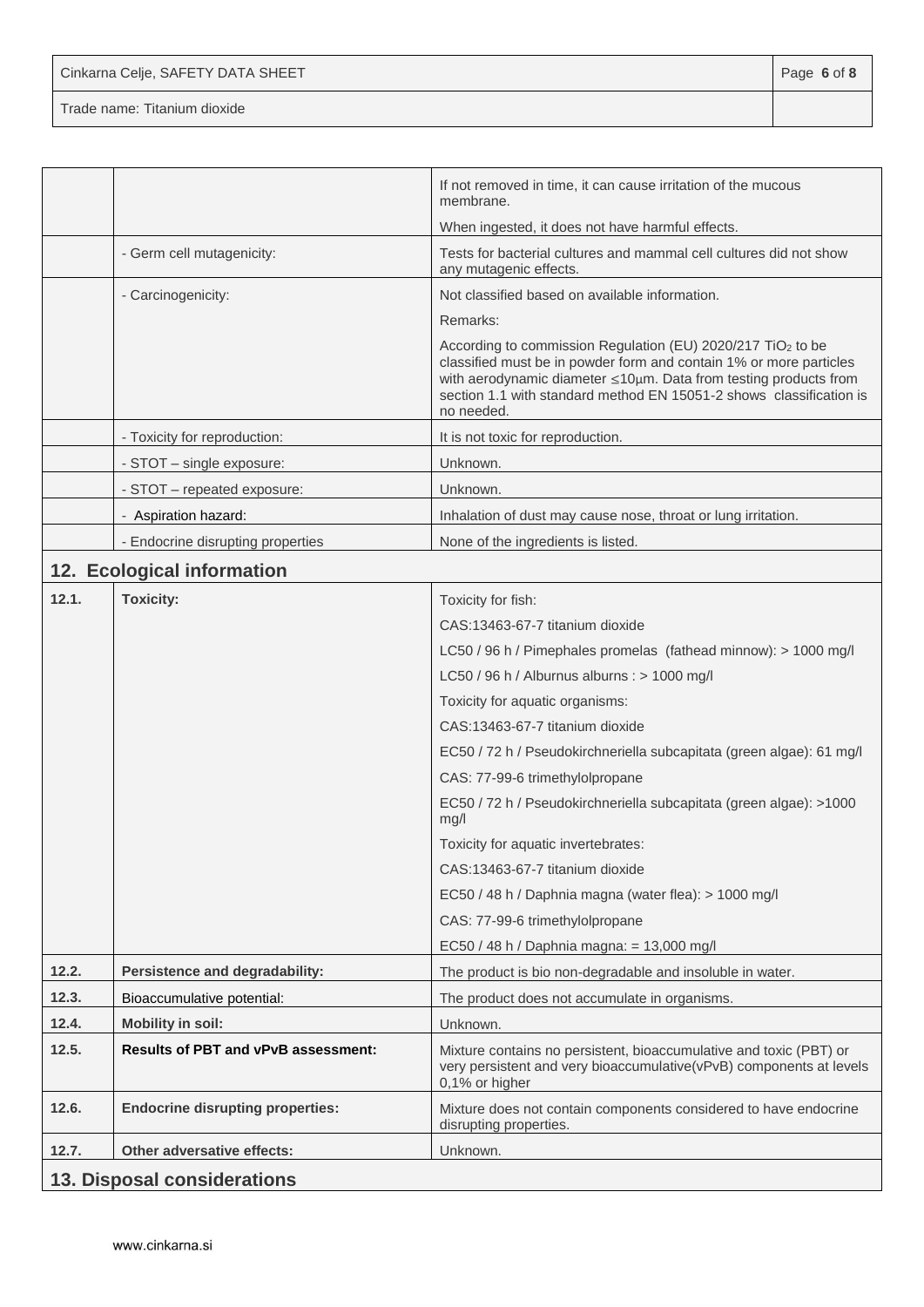Cinkarna Celje, SAFETY DATA SHEET **Page 7** of 8

| 13.1. | <b>Waste treatment methods:</b>                                                                                                                         | Disposal and removal in accordance with local and state regulations.                                                                                                                          |
|-------|---------------------------------------------------------------------------------------------------------------------------------------------------------|-----------------------------------------------------------------------------------------------------------------------------------------------------------------------------------------------|
|       | 14. Transport information                                                                                                                               |                                                                                                                                                                                               |
|       | ADR, RID, AND, IMDG, ICAO-TI/IATA-DGR                                                                                                                   | According to international transport law, the product is not labelled as<br>hazardous.                                                                                                        |
| 14.1. | UN number or ID number:                                                                                                                                 | According to international transport law, the product is not labelled as<br>hazardous.                                                                                                        |
| 14.2. | UN proper shipping name:                                                                                                                                | Titanium dioxide.                                                                                                                                                                             |
| 14.3  | Transport hazard class(es):                                                                                                                             | Not required.                                                                                                                                                                                 |
| 14.4. | Packaging group:                                                                                                                                        | Not restricted.                                                                                                                                                                               |
| 14.5. | <b>Environmental hazards:</b>                                                                                                                           | According to international transport law, the product is not labelled as<br>hazardous.                                                                                                        |
| 14.6. | <b>Special precautions for user:</b>                                                                                                                    | Not required.                                                                                                                                                                                 |
| 14.7. | Maritime transport in bulk according to IMO<br>instruments:                                                                                             | Not restricted.                                                                                                                                                                               |
|       | 15. Regulatory information                                                                                                                              |                                                                                                                                                                                               |
| 15.1. | Safety, health and environmental<br>regulations/legislation specific for the substance<br>or mixture:                                                   | The products are not listed as SVHC, it does not contain any<br>substances of very high concern.                                                                                              |
| 15.2. | <b>Chemical safety assessment:</b>                                                                                                                      | Chemical safety assessment has been carried out.                                                                                                                                              |
|       | 16. Other information                                                                                                                                   |                                                                                                                                                                                               |
|       | Amendments made in the revised edition:                                                                                                                 | Safety data sheet is amended in all sections in order to harmonize<br>with applicable legislation.                                                                                            |
|       | List of relevant, hazard statements, safety                                                                                                             | H361f Suspected of damaging fertility.                                                                                                                                                        |
|       | phrases and/or precautionary statements. Write<br>out the full text of any statement which are not<br>written out in full under Sections 2 to 15:       | H361d Suspected of damaging unborn child.                                                                                                                                                     |
|       | in the case of mixtures, an indication of which of<br>the methods of evaluating information referred<br>to in Article 9 of Regulation (EC) No 1272/2008 | Trimethylolpropane (TMP): based on results of reproductive toxicity<br>study by TMP supplier who has self-classified TMP as suspected<br>reproductive toxicant (Rep.Tox Cat2) H361f and H361d |
|       | was used for the purpose of classification:                                                                                                             | As the level of TMP in product is below the threshold 3%, no<br>classification of mixture in the EU is required.                                                                              |
|       | Training of personnel:                                                                                                                                  | In accordance with the law on safety and health at work.                                                                                                                                      |
|       | Key literature references and sources for data:                                                                                                         | Official Gazette of the Republic of Slovenia no.: 110/03, 16/08, 43/11,<br>35/05, 54/07, 70/08, 88/08, 126/08, 84/06, 106/06, 110/07, 34/08.                                                  |
|       |                                                                                                                                                         | Regulation (EC) no.: 1907/2006, 1272/2008, 453/2010, 23/2008,<br>56/2010, 2015/830                                                                                                            |
|       | A key or legend to abbreviation and acronyms                                                                                                            | PBT - persistent, bio accumulative and toxic                                                                                                                                                  |
|       | used in the safety data sheet:                                                                                                                          | vPvB - very persistent and very bio accumulative                                                                                                                                              |
|       |                                                                                                                                                         | STOT - specific target organ toxicity                                                                                                                                                         |
|       |                                                                                                                                                         | DNEL - derived no effect levels                                                                                                                                                               |
|       |                                                                                                                                                         | PNEC - predicted no effect concentration                                                                                                                                                      |
|       |                                                                                                                                                         | ADR - European agreement concerning the international carriage of<br>dangerous                                                                                                                |
|       |                                                                                                                                                         | goods by road                                                                                                                                                                                 |
|       |                                                                                                                                                         | RID - International rule for transport of dangerous substances by                                                                                                                             |